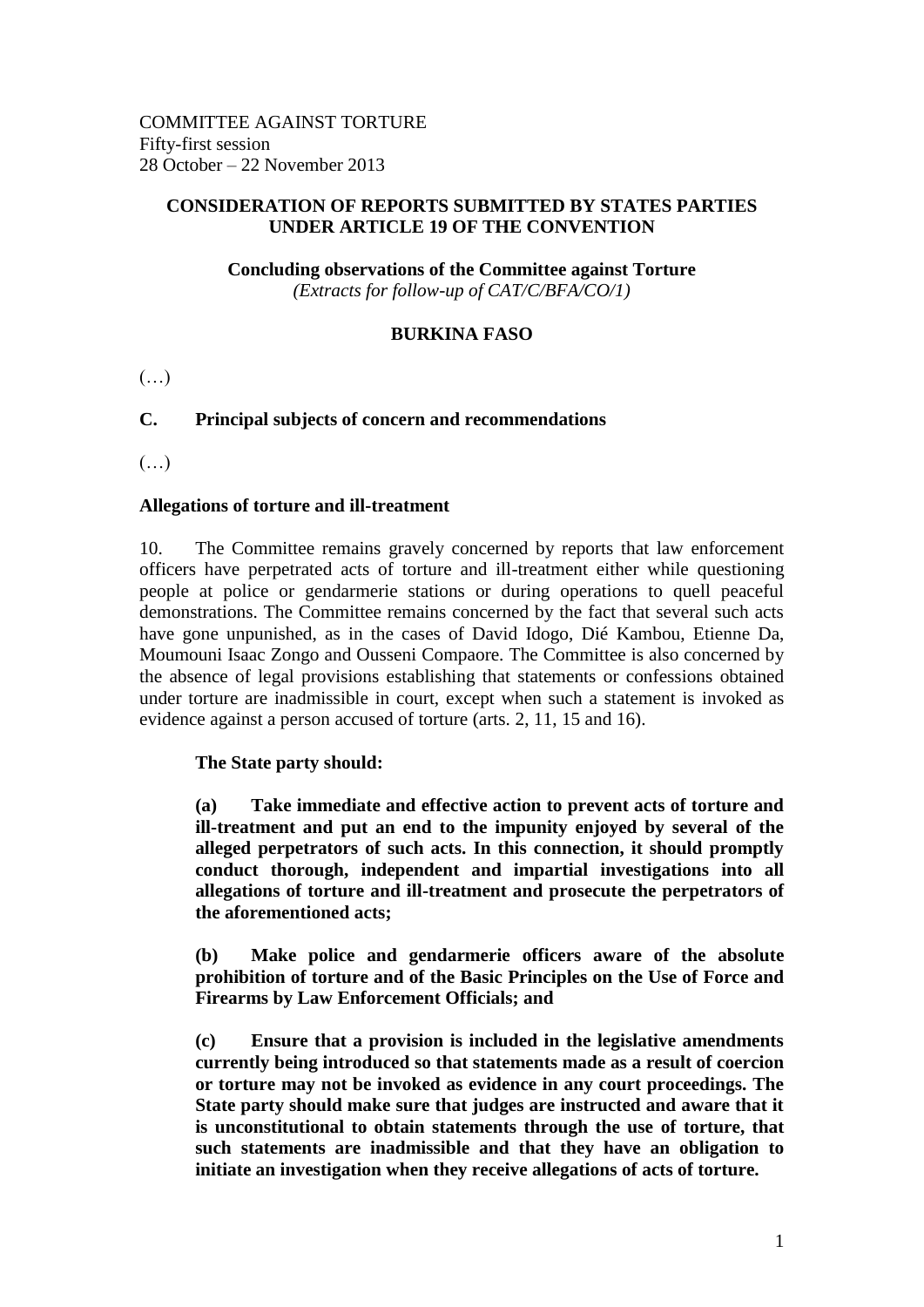# **Fundamental legal safeguards**

11. The Committee is concerned by the fact that persons in detention are not afforded full and fundamental legal safeguards from the outset of deprivation of liberty, in particular that they are not granted the legal right to the assistance of a lawyer during police investigations, on the grounds that such investigations are secret. The Committee is also concerned about the fact that suspects might not always be afforded the opportunity to contact their relatives or a close family member, on the same grounds. The Committee is also concerned by the fact that a person can be held in police custody for up to 15 days without being presented to a court if he or she is suspected or accused of involvement in organized crime (arts. 2, 11, 12 and 16).

### **The State party should:**

**(a) Take all necessary measures to ensure, in law and in practice, that all persons who are deprived of their liberty are afforded fundamental legal safeguards from the outset of police custody, in the light of the Committee's general comment No. 2 (2008) on the implementation by States parties of article 2, namely:**

- **(i) The right to be informed of the reasons for the arrest in a language that they understand;**
- **(ii) Access to a lawyer from the outset of deprivation of liberty and, if necessary, to legal assistance;**
- **(iii) The opportunity to have a medical examination by an independent physician of their choice;**
- **(iv) The right to contact a family member or close acquaintance; and**
- **(v) The right to be presented before a judge within 48 hours.**

**(b) Expedite the revision of its Code of Criminal Procedure in order to bring it into line with international human rights standards. The State party should provide additional financial and human resources to the judiciary, including resources for the Legal Assistance Fund; and**

**(c) Revise Act No. 017-2009/AN of 5 May 2009 on organized crime with a view to significantly reducing the length of time that suspects are held in police custody and thus prevent any infringement of the fundamental legal safeguards that are accorded to all persons who are deprived of their liberty.**

#### **Investigations and prosecutions**

12. The Committee is concerned by the fact that no investigations have been conducted by the State party into many alleged acts of torture and ill-treatment which, in some cases, have reportedly resulted in the deaths of persons in detention. The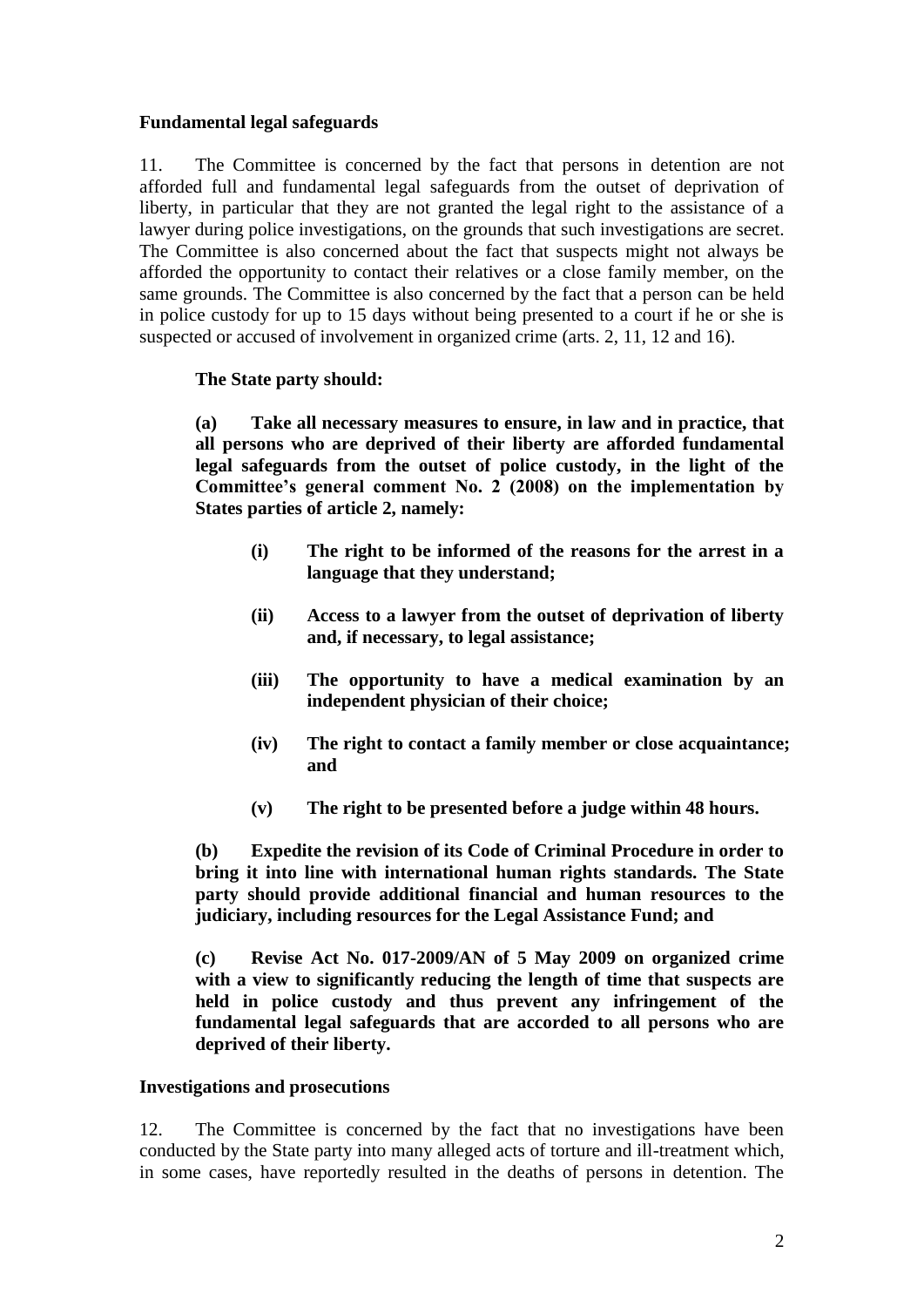Committee is also concerned that no prosecutions have been brought in the cases of the death in detention or fatal shootings of Moumouni Zongo, Romuald Tuina, Ouedraogo Ignace, Ouedraogo Lamine, Halidou Diande, Arnaud Some and Mamadou Bakayoko. The Committee is also concerned by reports of hazing and other forms of ill-treatment being carried out during military training (arts. 12, 13 and 16).

# **The State party should:**

**(a) Take appropriate measures to ensure that thorough, independent and impartial investigations are conducted into all reports of alleged torture and ill-treatment by an independent and impartial body, that the perpetrators are prosecuted and, if convicted, are given sentences that are in proportion with the gravity of the offence, and that the victims or their families receive appropriate compensation and redress;**

**(b) Investigate the individual cases mentioned by the Committee and inform the Committee of the outcome of investigations undertaken and of criminal or disciplinary proceedings; and**

**(c) Take steps to prevent hazing of any kind in the army and ensure that all complaints about hazing or deaths of recruits in non-combat situations are investigated promptly and impartially, that the perpetrators are prosecuted and the victims compensated.**

(…)

# **Redress**

18. While noting that article 3 of the Code of Criminal Procedure allows for victims to sue for damages in criminal proceedings, the Committee regrets that no redress has been afforded by the courts of the State party to victims of acts of torture or ill-treatment. The Committee also regrets that rehabilitation measures, including medical treatment and social rehabilitation services, have not been established for victims of torture (art. 14).

**The State party should take appropriate measures to ensure that victims of acts of torture and ill-treatment receive full and fair redress and the fullest possible rehabilitation. It should provide detailed information on the follow-up given to such cases involving compensation for victims of torture or ill-treatment.**

**The Committee draws the State party's attention to general comment No. 3 (2012), concerning the implementation of article 14 by States parties, in which the Committee explains and clarifies the content and scope of the obligation of States parties to ensure and provide full redress to victims of torture or ill-treatment.** 

 $(\ldots)$